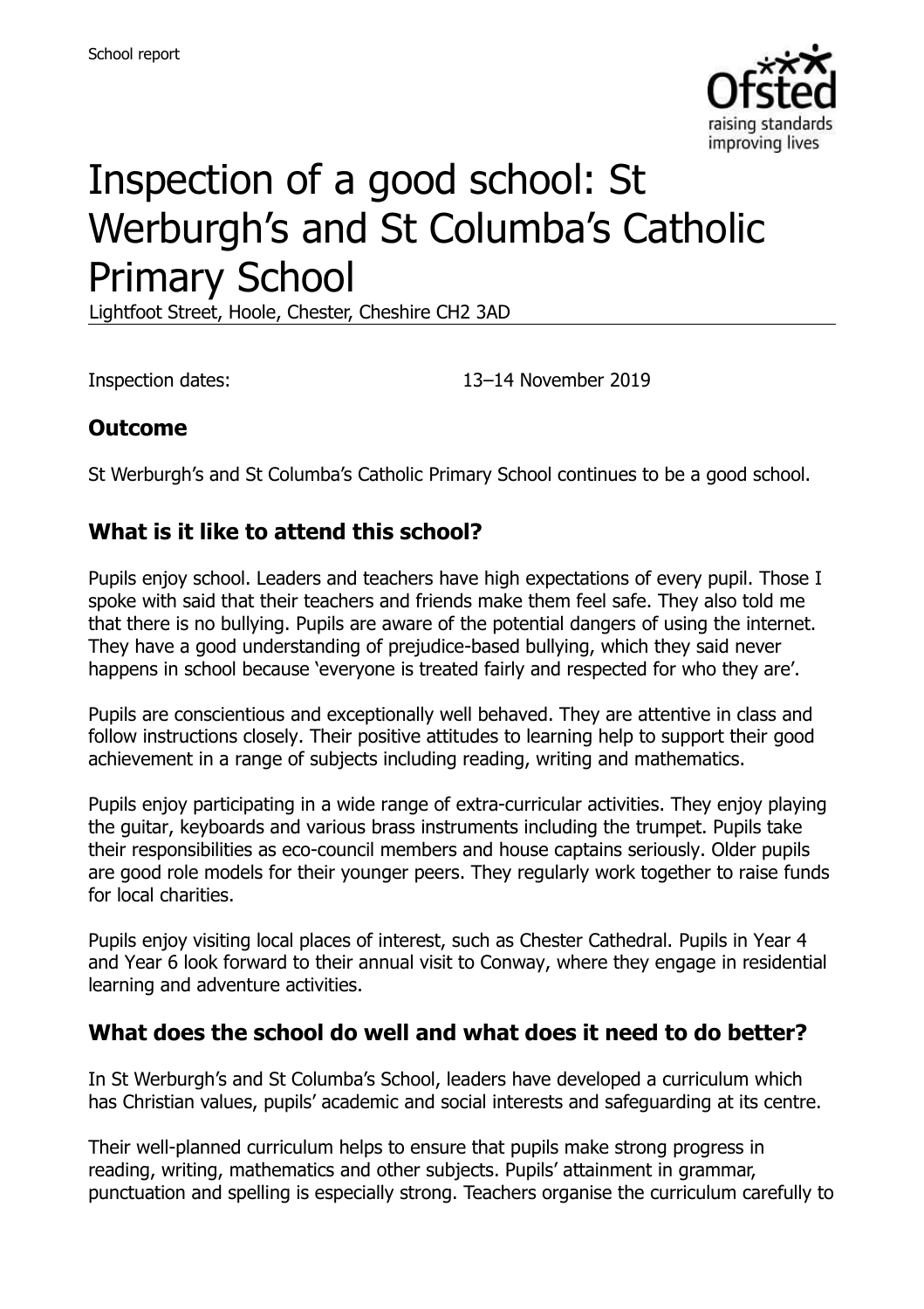

ensure that pupils' knowledge develops over time. Leaders and teachers have worked hard to ensure that other subjects, such as geography, art, science, design technology and physical education, are well developed. However, computing and history require further refinement.

Leaders and teachers are determined to ensure that all pupils, including children in the Reception classes, acquire the skills they need to become confident readers. Those in danger of falling behind are identified early and supported well. Most pupils have strong phonics skills, and all pupils read daily. Pupils told me that teachers bring books to life by adding suspense and humour to their reading.

In history, teachers plan a curriculum which engages pupils. Visits to places of interest, including Chester and visits from 'Romans' aid pupils' understanding of the topics that they study. However, some pupils cannot put important historical events into chronological order. Others find it difficult to remember important facts and events.

The teaching of computing is improving. Leaders and governors have invested resources to support the teaching of computing. In addition, the new subject leader is clear about what needs to be done to improve pupils' learning. However, key stage 2 pupils' computing skills are not as strong as they should be, particularly in coding. Some pupils told me that computers were sometimes slow at saving work and performing simple operations.

Teachers and teaching assistants are trained well and adapt the curriculum to meet the needs of pupils with special educational needs and/or disabilities (SEND). Staff work closely with the special educational needs coordinator to make sure that pupils are fully engaged in learning. As a result, pupils with SEND make strong progress in their learning.

Staff ensure that children in the early years are well provided for. Children are safe, curious and cooperative. They benefit from a stimulating curriculum that supports their strong progress in reading, writing, mathematics and phonics. Children behave exceptionally well, especially during story time. Those I observed demonstrated a thorough understanding of the book they were reading and accurately defined words such as 'almighty', 'terrified' and 'shocked'.

Pupils' behaviour in class and when moving around the school is exemplary. Staff help pupils to become caring members of society, older pupils are good role models for their younger peers. Pupils regularly participate in after-school clubs. They enjoy dance and drama, 'bush-craft', choir, football, netball and tag rugby. Pupils are active citizens who put their leadership skills to good use on the school council.

Staff morale is high. Teachers told me that they are given ample time to learn from best practice within the school and further afield. Those new to teaching told me that support from leaders helps to improve their teaching. All those who completed the inspection questionnaire said that leaders are mindful of their workload and well-being.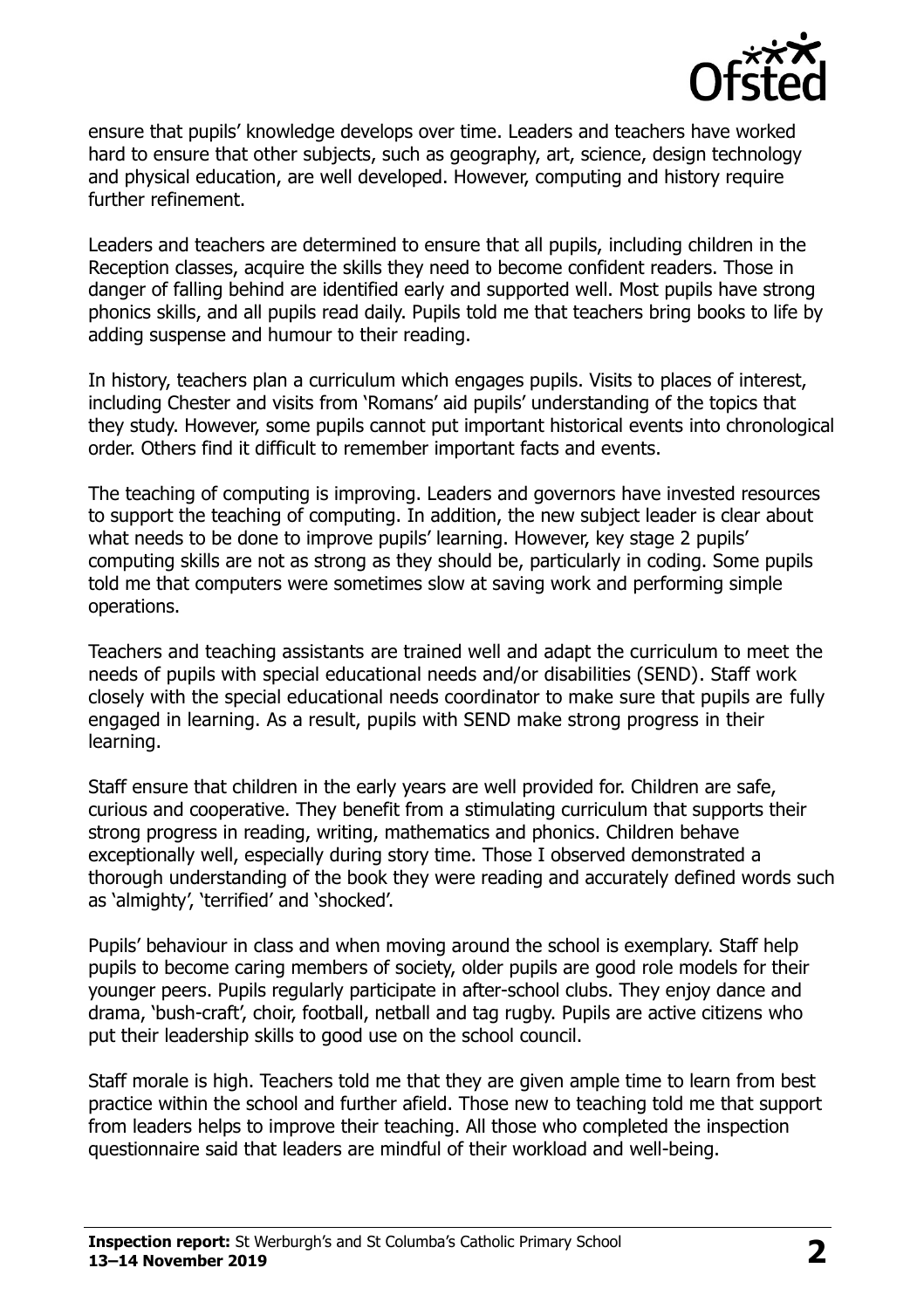

# **Safeguarding**

The arrangements for safeguarding are effective.

Senior leaders and governors put a very high priority on safeguarding. Safeguarding leaders are trained to a high standard and ensure that thorough procedures are in place to ensure that children are safe. Pupils know that if they have a concern or are worried, they can talk with staff at any time. Appropriate checks are made on all adults who work with pupils at the school.

Staff work closely with various agencies to ensure that children, including the most vulnerable, receive the support they need as and when this is necessary. Staff are skilled at spotting potential signs of abuse and/or neglect. They ensure that pupils are aware of the dangers and risks of using the internet, including child exploitation and radicalisation.

### **What does the school need to do to improve?**

### **(Information for the school and appropriate authority)**

- The curriculum is delivered effectively overall, and most subject leaders are trained to a high standard. In addition, leaders have implemented curriculum plans in reading, mathematics, writing, science and other subjects which carefully sequence subject content and allow pupils to revisit what they have already learned and build on their skills and knowledge. Leaders need to ensure that other areas of the curriculum, such as computing and history, are developed to a similarly high standard.
- **Pupils' skills in some areas of computing, such as coding, are limited. Leaders should** ensure that the right equipment is available to help pupils make strong progress in all aspects of computing and that teachers are trained to teach all aspect of the computing curriculum effectively.
- Aspects of the history curriculum are strong. Some pupils have a good understanding of the periods they are currently studying. For example, Year 3 and 4 pupils can remember facts and features about Victorian England. However, the pupils I met in Years 2, 3 and 4 were unclear about their previous learning. They remembered little about the Great Fire of London and life in Tudor times. Leaders should ensure that their plans to develop how this subject is taught are implemented swiftly so that pupils are able to learn more and remember more.

#### **Background**

When we have judged a school to be good we will then normally go into the school about once every four years to confirm that the school remains good. This is called a section 8 inspection of a good school or non-exempt outstanding school. We do not give graded judgements on a section 8 inspection. However, if we find some evidence that the school could now be better than good or that standards may be declining, then the next inspection will be a section 5 inspection. Usually this is within one to two years of the date of the section 8 inspection. If we have serious concerns about safeguarding, behaviour or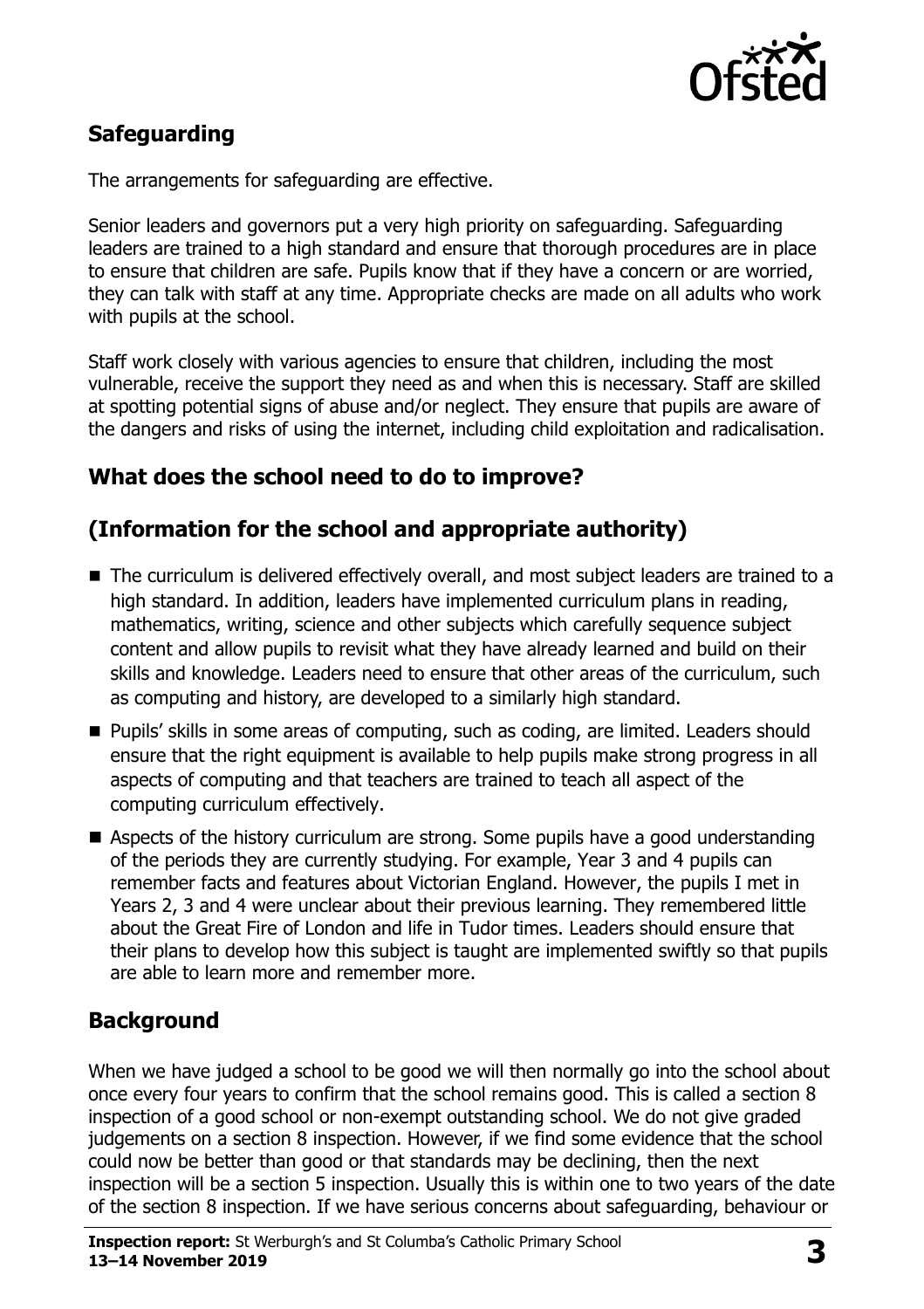

the quality of education, we will convert the section 8 inspection to a section 5 inspection immediately.

This is the first section 8 inspection since we judged St Werburgh's and St Columba's Catholic Primary School to be good on 3–4 June 2015.

#### **How can I feed back my views?**

You can use [Ofsted Parent View](https://parentview.ofsted.gov.uk/) to give Ofsted your opinion on your child's school, or to find out what other parents and carers think. We use Ofsted Parent View information when deciding which schools to inspect, when to inspect them and as part of their inspection.

The Department for Education has further quidance on how to complain about a school.

If you are not happy with the inspection or the report, you can [complain to Ofsted.](https://www.gov.uk/complain-ofsted-report)

#### **Further information**

You can search for [published performance information](http://www.compare-school-performance.service.gov.uk/) about the school.

In the report, '[disadvantaged pupils](http://www.gov.uk/guidance/pupil-premium-information-for-schools-and-alternative-provision-settings)' refers to those pupils who attract government pupil premium funding: pupils claiming free school meals at any point in the last six years and pupils in care or who left care through adoption or another formal route.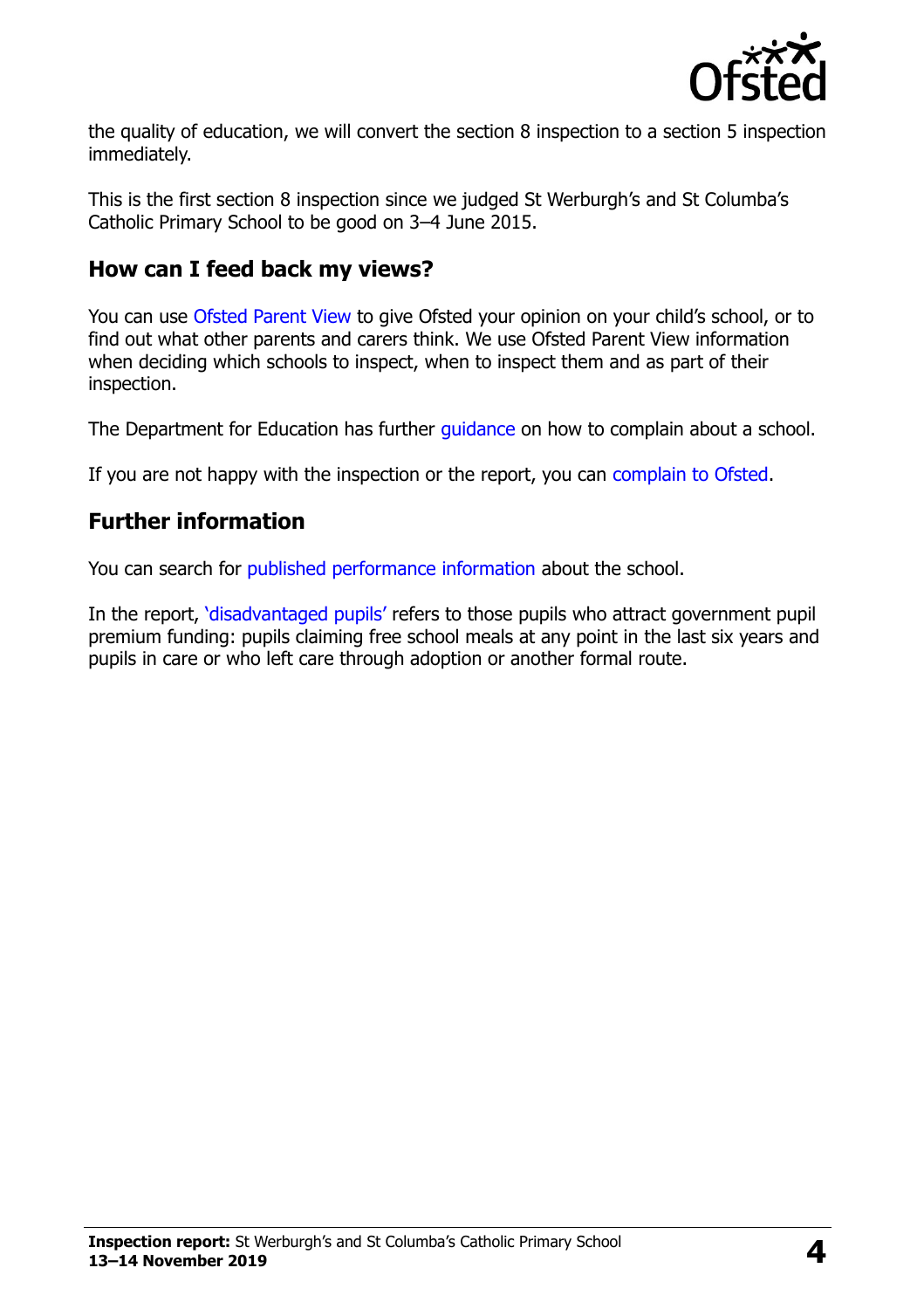

#### **School details**

| Unique reference number             | 111384                                 |
|-------------------------------------|----------------------------------------|
| <b>Local authority</b>              | <b>Cheshire West and Chester</b>       |
| <b>Inspection number</b>            | 10087719                               |
| <b>Type of school</b>               | Primary                                |
| <b>School category</b>              | Voluntary aided                        |
| Age range of pupils                 | 5 to 11                                |
| <b>Gender of pupils</b>             | Mixed                                  |
| Number of pupils on the school roll | 324                                    |
| <b>Appropriate authority</b>        | The governing body                     |
| <b>Chair of governing body</b>      | <b>Sharon Daltrey</b>                  |
| <b>Headteacher</b>                  | Kathryn Oates                          |
| Website                             | www.stwerburghscolumba.cheshire.sch.uk |
| Date of previous inspection         | 3-4 June 2015                          |

# **Information about this school**

- Several members of staff have been appointed since the previous inspection, including five teachers, two newly qualified teachers and 11 teaching assistants.
- $\blacksquare$  The governing body has been reorganised. New members have been appointed, including the chair of the governing body.
- In April 2018, the school was inspected under section 48 of the Education Act 2005. The purpose of the inspection was to evaluate the quality of religious education and the Catholic nature of the school.

# **Information about this inspection**

- $\blacksquare$  I met with six governors, including the chair of the governing body. I held telephone discussions with a representative from the local authority and a representative from the diocese. I had a meeting with the school's independent consultant.
- I met with the headteacher and leaders responsible for reading and phonics, history and safeguarding. I held meetings with the staff who oversee the provision in the early years and that for disadvantaged pupils and pupils with SEND.
- I took account of 94 free-text comments submitted during the inspection and 102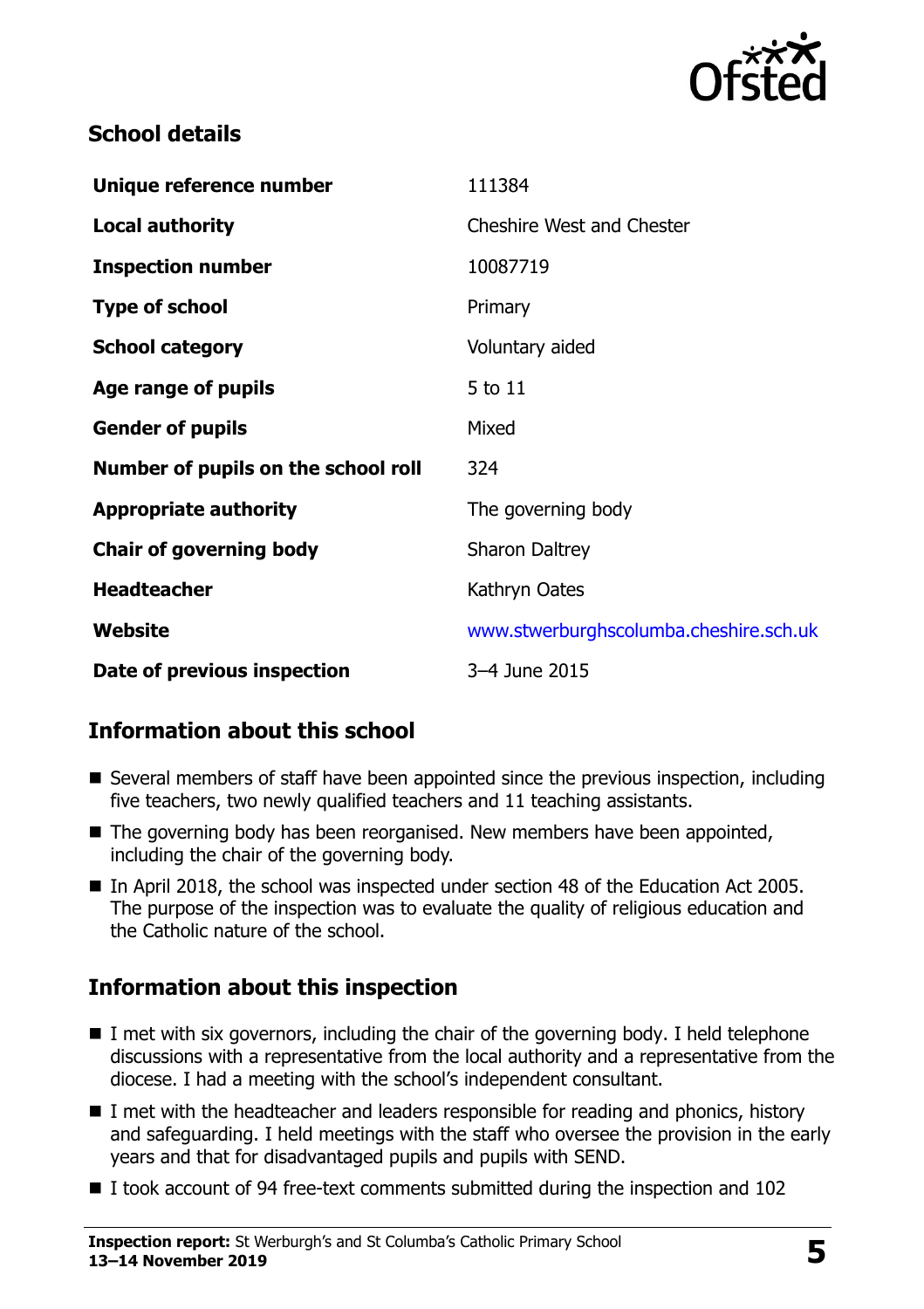

responses to Parent View, Ofsted's online questionnaire. I considered responses to the inspection questionnaires completed by 20 members of staff and 14 pupils.

- $\blacksquare$  I focused deeply on reading, history and computing during the inspection. In each subject, I met with the subject leader and spoke with teachers. I visited lessons, looked at pupils' work and talked with pupils about their learning.
- I met with pupils, teachers and other staff. I talked about safety, personal development and behaviour. I also talked with parents about matters relating to safeguarding.
- I scrutinised the school's safeguarding policy and related policies and documentation. I checked the school's records of the suitability of staff to work with children.

#### **Inspection team**

Lenford White, lead inspector **Conservative Conservation** Ofsted Inspector